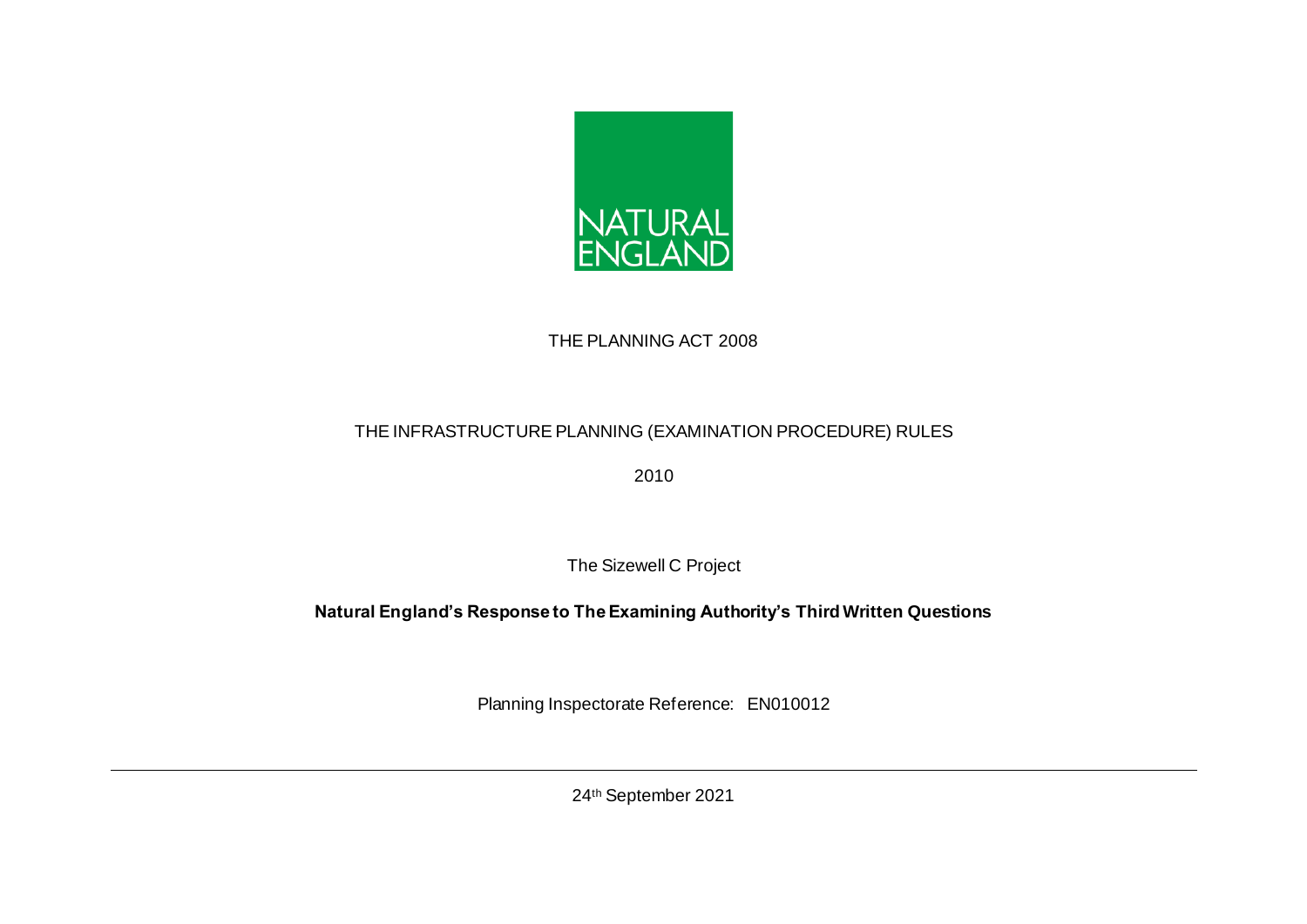| <b>ExA</b><br>Q3<br>Ref: | <b>Question</b><br>$\mathsf{to}$ : | <b>Question:</b>                                                                                                                                                                                                                                                                                                                                                                                                                                                                                                                                                                                                                                                                             | <b>NE Response</b>                                                                                                                                                                                                                                                                                                                                                                                                                                                                                                                                |
|--------------------------|------------------------------------|----------------------------------------------------------------------------------------------------------------------------------------------------------------------------------------------------------------------------------------------------------------------------------------------------------------------------------------------------------------------------------------------------------------------------------------------------------------------------------------------------------------------------------------------------------------------------------------------------------------------------------------------------------------------------------------------|---------------------------------------------------------------------------------------------------------------------------------------------------------------------------------------------------------------------------------------------------------------------------------------------------------------------------------------------------------------------------------------------------------------------------------------------------------------------------------------------------------------------------------------------------|
| <b>Bio 3.1</b>           | Natural<br>England,<br><b>MMO</b>  | A number of questions were raised seeking<br>information and input from Natural England<br>and MMO during ISH10. Those at agenda item<br>5 were published by the ExA on 31 August<br>2021 following ISH10 and a note of the times<br>at which other questions relevant to them were<br>raised was sent to them later. For ease of<br>reference, the ExA sets out those points<br>below. Please will Natural England and the<br>MMO respond at Deadline 8. In the event that<br>their D7 responses or submissions in lieu of<br>attendance have covered these points to their<br>satisfaction, please will they state where, with<br>EL references, paragraph and electronic page<br>numbers. | Noted, no response required.                                                                                                                                                                                                                                                                                                                                                                                                                                                                                                                      |
| <b>Bio 3.2</b>           | Natural<br>England,<br><b>MMO</b>  | Agenda item 3.a<br>Sabellaria spinulosa, in general and progress<br>with a Sabellaria mitigation and monitoring<br>plan which is awaited from the Applicant - see<br>also Natural England's position set out in their<br>post-ISH7 submission [REP5-160] (page 21 of<br>21) what DML conditions are proposed for<br>mitigation and comments on likelihood of<br>presence and need for compensation (see<br>also MMO's REP6-039] paras 1.3.6.6 and<br>1.3.7.9). Q(a) Where is the mitigation and<br>monitoring plan, is Natural England content<br>with it, likewise MMO Q(b) Natural England<br>say three locations for intakes; Are there not                                               | A) Natural England advise that the Applicant submitted a<br>Sabellaria Management and Monitoring Plan at Deadline 7<br>[REP7-078]. We have previously engaged with the<br>Applicant to inform this plan; however, this is the first time<br>we have seen the plan. We are currently reviewing it and<br>will make best endeavours to provide our comment at<br>Deadline 8.<br>B) The Applicant's clarification is correct, we intended to refer<br>to the three potential intake head locations.<br>C) This question lies within the MMO's remit. |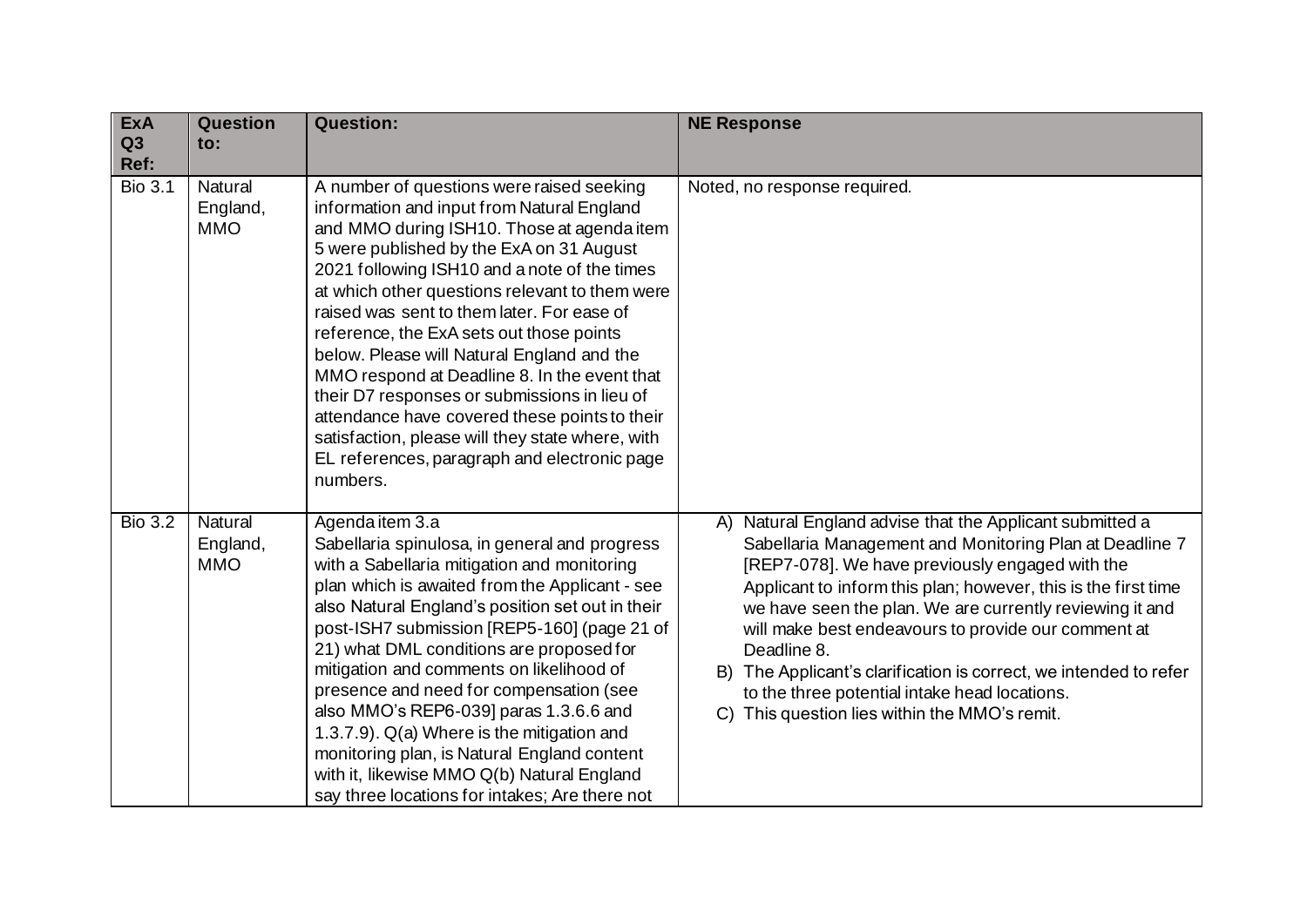|                |                                   | two intakes of which the northernmost avoids<br>SS as it is not on reef. Southernmost has to be<br>on reef, does it not? What is the third? Was it a<br>candidate rejected? (The Applicant clarified<br>there are two heads per intake and three<br>potential locations.) Q(c) Will there be a<br>condition in the DML requiring mitigation of<br>any effects on SS? And also will an in principle<br>monitoring and mitigation plan be submitted to<br>the examination as suggested by MMO at para<br>1.3.6.6? When? |                                                                                                                                                                                                                                                                                                                                                                                                                                                                                                                                                      |
|----------------|-----------------------------------|-----------------------------------------------------------------------------------------------------------------------------------------------------------------------------------------------------------------------------------------------------------------------------------------------------------------------------------------------------------------------------------------------------------------------------------------------------------------------------------------------------------------------|------------------------------------------------------------------------------------------------------------------------------------------------------------------------------------------------------------------------------------------------------------------------------------------------------------------------------------------------------------------------------------------------------------------------------------------------------------------------------------------------------------------------------------------------------|
| <b>Bio 3.3</b> | Natural<br>England,<br><b>MMO</b> | Agenda item 3.b<br>To understand which issues considered at the<br>Hinkley Point C water discharge permit<br>acoustic fish deterrent appeal and in dispute<br>are common to the Sizewell DCO application;<br>and who was involved? (Please will the MMO<br>and Natural England take into account the<br>Applicant's response at ISH10 and its post-<br>ISH10 submissions in replying.                                                                                                                                 | Natural England refers the Examining Authority to the Environment<br>Agency's Post Hearing submissions including written submissions<br>of oral case [REP7-131], where in table ref 3.b. they have<br>answered this question and we believe represents an accurate<br>assessment of the issues, and we align with their opinions.                                                                                                                                                                                                                    |
| <b>Bio 3.4</b> | Natural<br>England                | Agenda item 4.a<br>Fen meadow proposals, including Pakenham -<br>to understand in particular Natural England's<br>position on need, quantum and the likelihood<br>of success<br>ExA As Natural England are not able to be<br>here today, the ExA is going to put this<br>question to the Applicant to ask for their<br>understanding of Natural England's position<br>and their reply, and also so that Natural<br>England can speak for themselves in writing at                                                     | <b>Impacts on Sizewell Marshes SSSI</b><br>We would draw attention to the sentence in the same paragraph of<br>the AoS for EN6 which states "The applicant will need to develop<br>an ecological mitigation and management plan to minimise the<br>impacts.".<br>Firstly, we do not consider that this 'minimisation' of SSSI impacts<br>has been demonstrated sufficiently at this stage, with the Applicant<br>proceeding with a hybrid culvert- bridge SSSI crossing design<br>despite less ecologically damaging alternatives being presented at |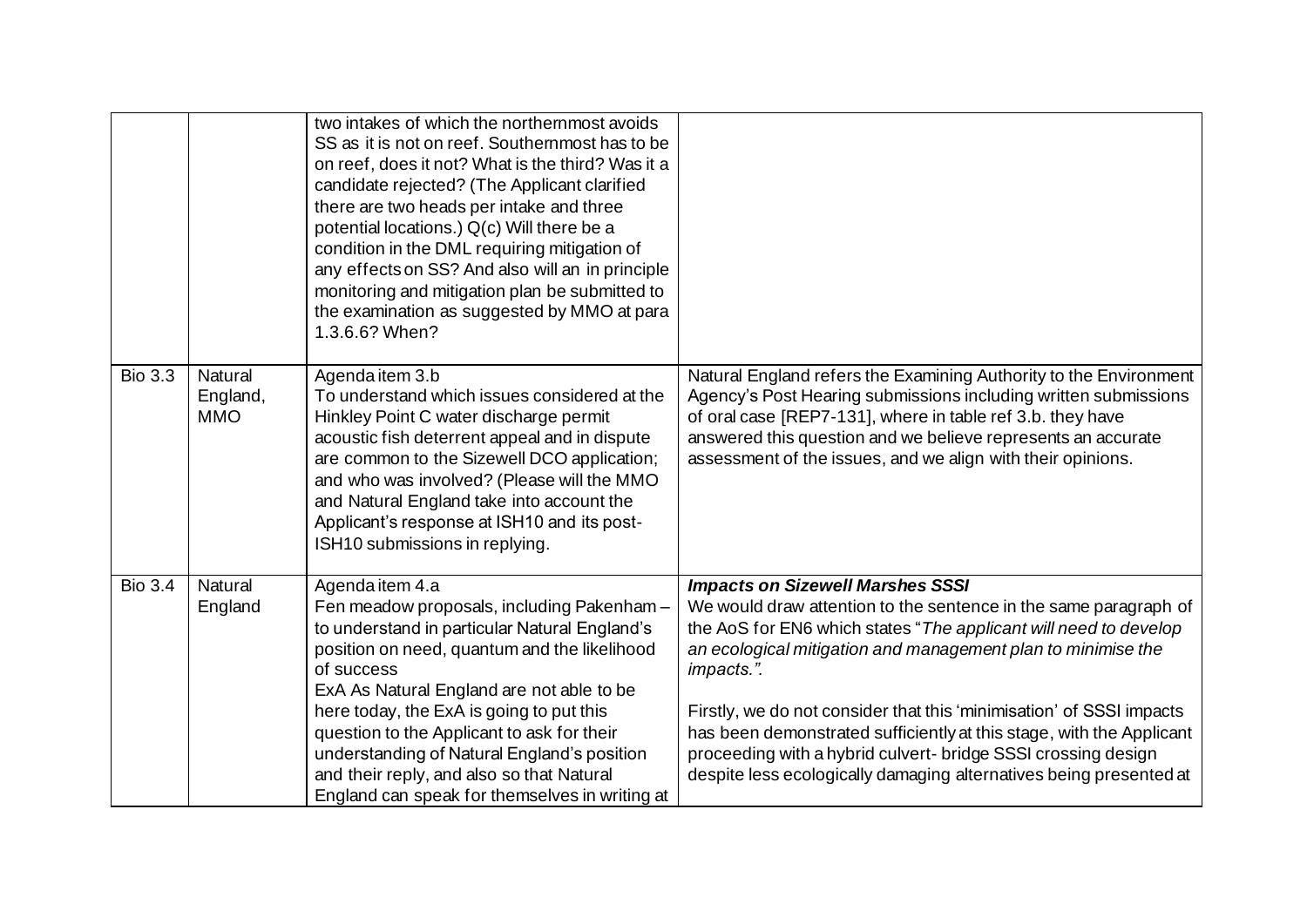| Deadline 7. The ExA has their note in lieu of<br>attendance.                                                                                                                                                                                                                                                                                                                                                                                                                                                                                                                                          | earlier stages in the consultation which involved less direct SSSI<br>land take.                                                                                                                                                                                                                                                                                                                                                                                                                                                                                                                                                             |
|-------------------------------------------------------------------------------------------------------------------------------------------------------------------------------------------------------------------------------------------------------------------------------------------------------------------------------------------------------------------------------------------------------------------------------------------------------------------------------------------------------------------------------------------------------------------------------------------------------|----------------------------------------------------------------------------------------------------------------------------------------------------------------------------------------------------------------------------------------------------------------------------------------------------------------------------------------------------------------------------------------------------------------------------------------------------------------------------------------------------------------------------------------------------------------------------------------------------------------------------------------------|
| The policy in EN1 para 5.3.11 is not normally<br>to grant where there is a likely adverse effect<br>on an SSSI, and that where after mitigation<br>there is an AE on a site's notified special<br>interest features an exception can be made<br>where benefits outweigh impacts on the site as<br>a SSSI and on the national network of SSSIs.<br>You are taking 0.4 something ha of fen<br>meadow, call it 0.5 ha. (a) That, it seems to<br>me, is the Natural England position on need. Q<br>(b) Please will you explain to me fairly, putting<br>it in the best light, how Natural England justify | <b>Need for Compensation Outlined in EN6</b><br>Secondly, where direct SSSI loss has been minimised and cannot<br>be further avoided or mitigated, this paragraph clearly outlines the<br>potential impacts on "wet meadows", acknowledging the need for<br>habitat creation in the form of compensatory habitat. We consider<br>that the reference to a potential inability to fully compensate for<br>losses of this habitat type acknowledges the inherent difficulty in<br>creating and establishing habitat of this quality and scarcity and by<br>no means implies a lack of obligation to fully and exhaustively<br>attempt to do so. |
| the total land take at Halesworth, Benhall and<br>Pakenham put together. Q (c) What made the                                                                                                                                                                                                                                                                                                                                                                                                                                                                                                          | <b>Pakenham Site Selection</b>                                                                                                                                                                                                                                                                                                                                                                                                                                                                                                                                                                                                               |
| Applicant think at the time of the Application in<br>May 2020 that Halesworth and Benhall alone<br>would be sufficient? And Q(d) why at Deadline<br>5, 23 July, would Natural England describe the<br>possibility of success thus: "To summarise, our<br>advice is that creating compensatory habitat of                                                                                                                                                                                                                                                                                              | It is not within Natural England's remit to justify compensation site<br>selection, only to offer advice on the likelihood of success for<br>habitat creation to compensate for impacts arising from the<br>proposed development (in this case to a nationally important<br>SSSI).                                                                                                                                                                                                                                                                                                                                                           |
| the same quality to that which will be<br>destroyed will be extremely difficult, if not                                                                                                                                                                                                                                                                                                                                                                                                                                                                                                               | <b>Advice on Fen Meadow</b>                                                                                                                                                                                                                                                                                                                                                                                                                                                                                                                                                                                                                  |
| impossible". It was said by Mr Lewis for the<br>Applicant at CAH1 Part 1 that this was a<br>hangover from an earlier stage in the<br>Examination. Is that it right. It was their clearly                                                                                                                                                                                                                                                                                                                                                                                                              | We reiterate our advice on this issue as provided within our<br>Relevant Representations [RR-0878] and Written Representations<br>[REP2-153].                                                                                                                                                                                                                                                                                                                                                                                                                                                                                                |
| stated view at D5, 23 July.<br>Q(e) Will the Applicant explain to its position<br>but only in so far as it needs to add to anything                                                                                                                                                                                                                                                                                                                                                                                                                                                                   | Due to the high degree of uncertainty in establishment, a multiplier<br>offers the best chance of successful delivery. This habitat is<br>nationally scarce and only occurs under specific hydrological<br>regimes. While it is extremely difficult to replicate, our advice is the                                                                                                                                                                                                                                                                                                                                                          |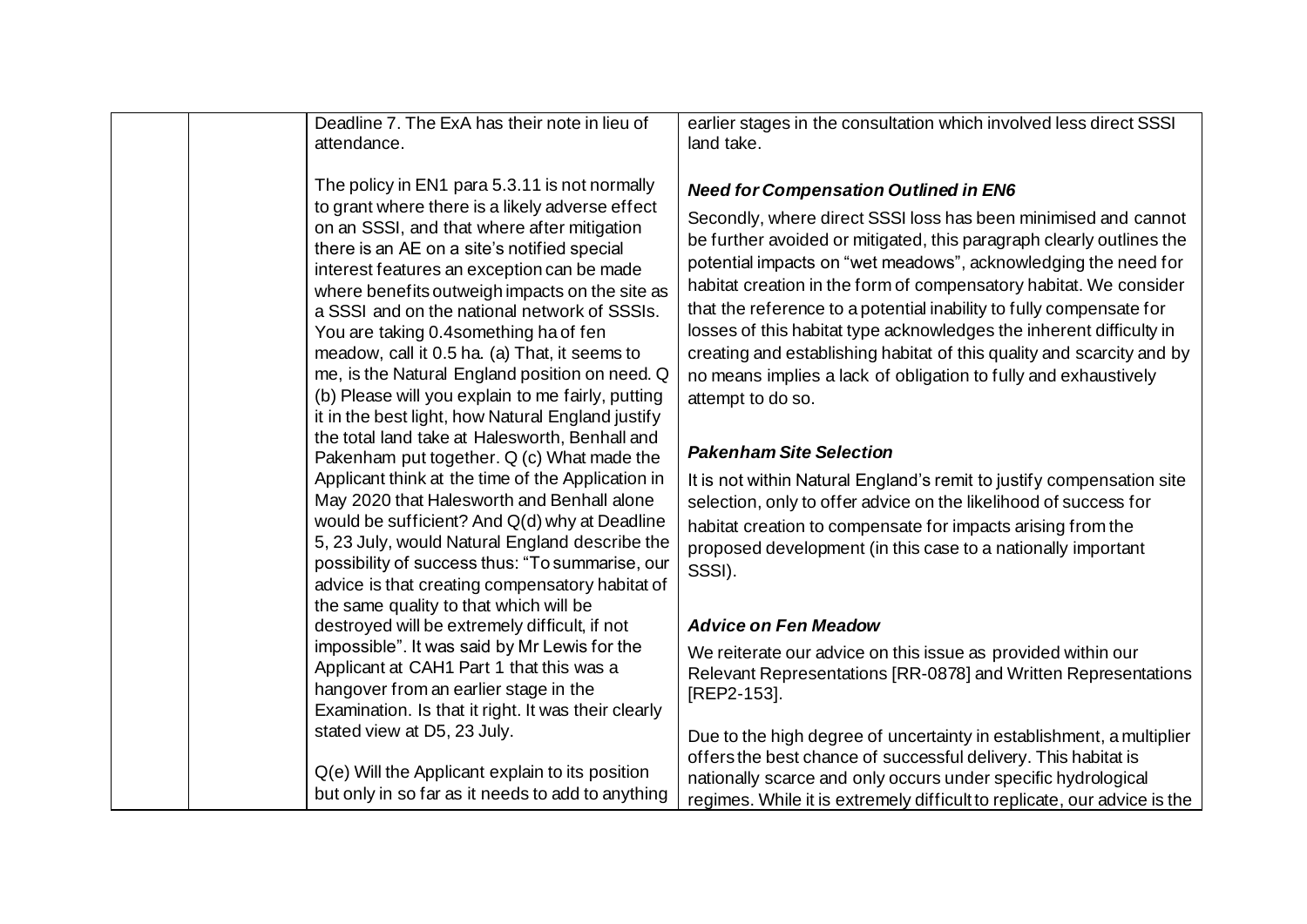|                |                    | it said at CAH1 Part 1. The ExA notes that the<br>AoS of EN6, at para 5.13 says: There is<br>potential for habitat creation within the wider<br>area in order to replace lost 'wet meadows'<br>habitats of the Sizewell Marshes SSSI but it<br>may not be possible to fully compensate for<br>losses to this habitat  develop and ecological<br>mitigation and management plan to minimise<br>the impacts". Does the Applicant draw an<br>comfort from this or rely it? There is a question<br>there also for Natural England - does this para<br>allow for some failure of fen meadow<br>recreation, and how in the light of it is the fen<br>meadow at Pakenham justified?<br>Q(f) Is the money for the Fen Meadow<br>Contingency Fund yet agreed? | best chance of successfully delivering fen meadow (and wet<br>woodland) is by providing a natural ecohydrological regime within<br>a site. This has implications for the amount of land necessary to<br>instate such a regime. The information provided to the examination<br>so far goes some way towards considering the feasibility of each<br>site and outlining how habitat creation would be achieved.<br>However, the Fen Meadow Plan as submitted at Deadline 6 still<br>relies on a range of artificial hydrological management techniques<br>limiting the chances of successful delivery. We suggest that further<br>revisions of the Fen Meadow Plan are undertaken with these<br>comments in mind. We also provide detailed comments on the Fen<br>Meadow Plan at this deadline. This provides our opinion on the<br>likelihood of successful habitat creation across the Halesworth,<br>Benhall and Pakenham sites in terms of Sizewell Marshes SSSI<br>fen meadow compensation.<br><b>Fen Meadow Contingency Fund</b><br>We have noted the provision for £3,000,000 contingency fund for<br>Fen Meadow and welcome its inclusion within the deed of<br>obligation. While the amount proposed seems reasonable, we<br>have limited experience in assessing the costing for establishing<br>this kind of habitat and therefore defer to East Suffolk Council on<br>its sufficiency.<br>Given the difficulty of finding potentially suitable sites to date<br>throughout Suffolk, in addition to the national level of importance of<br>this habitat, we advise that compensation options should be<br>explored nationally if a suitable site cannot be found more widely |
|----------------|--------------------|------------------------------------------------------------------------------------------------------------------------------------------------------------------------------------------------------------------------------------------------------------------------------------------------------------------------------------------------------------------------------------------------------------------------------------------------------------------------------------------------------------------------------------------------------------------------------------------------------------------------------------------------------------------------------------------------------------------------------------------------------|--------------------------------------------------------------------------------------------------------------------------------------------------------------------------------------------------------------------------------------------------------------------------------------------------------------------------------------------------------------------------------------------------------------------------------------------------------------------------------------------------------------------------------------------------------------------------------------------------------------------------------------------------------------------------------------------------------------------------------------------------------------------------------------------------------------------------------------------------------------------------------------------------------------------------------------------------------------------------------------------------------------------------------------------------------------------------------------------------------------------------------------------------------------------------------------------------------------------------------------------------------------------------------------------------------------------------------------------------------------------------------------------------------------------------------------------------------------------------------------------------------------------------------------------------------------------------------------------------------------------------------------------------------------------------------------|
|                |                    |                                                                                                                                                                                                                                                                                                                                                                                                                                                                                                                                                                                                                                                                                                                                                      | within East Anglia and that this should be acknowledged within the<br>Deed of Obligation.                                                                                                                                                                                                                                                                                                                                                                                                                                                                                                                                                                                                                                                                                                                                                                                                                                                                                                                                                                                                                                                                                                                                                                                                                                                                                                                                                                                                                                                                                                                                                                                            |
| <b>Bio 3.5</b> | Natural<br>England | Agenda item 4.e<br>District licensing – changes and effects                                                                                                                                                                                                                                                                                                                                                                                                                                                                                                                                                                                                                                                                                          | We can confirm that District Level Licensing (DLL) currently only<br>applies to Great Crested Newts.                                                                                                                                                                                                                                                                                                                                                                                                                                                                                                                                                                                                                                                                                                                                                                                                                                                                                                                                                                                                                                                                                                                                                                                                                                                                                                                                                                                                                                                                                                                                                                                 |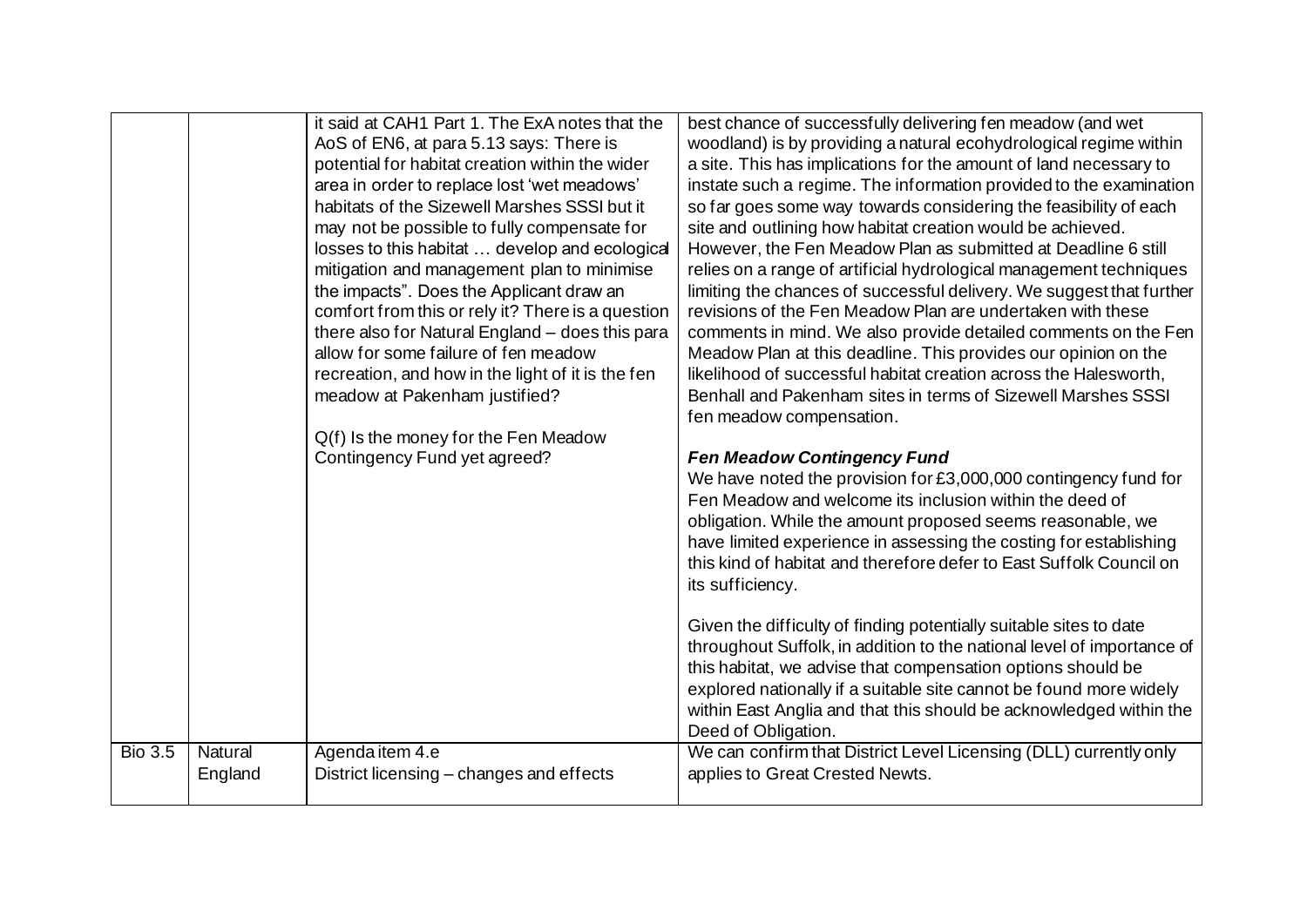|                   |                                   | $Q(a)$ The ExA's understanding is that it is only<br>for newts and has no separate statutory basis.<br>But in the absence of Natural England, please<br>can ESC tell us if we are right or not and<br>explain what difference it makes? (See also<br>Natural England Blog post of 11 Dec 2020.)                                                                                                                                                                                                                                                                                                                                                                                                                                                                                                                       | As we understand it the Applicant will be going through the normal<br>licensing procedure while simultaneously entering into discussions<br>with the DLL team at Natural England in order to minimise further<br>delays.<br>General advice and information on district licensing can be found<br>on the government website.        |
|-------------------|-----------------------------------|-----------------------------------------------------------------------------------------------------------------------------------------------------------------------------------------------------------------------------------------------------------------------------------------------------------------------------------------------------------------------------------------------------------------------------------------------------------------------------------------------------------------------------------------------------------------------------------------------------------------------------------------------------------------------------------------------------------------------------------------------------------------------------------------------------------------------|------------------------------------------------------------------------------------------------------------------------------------------------------------------------------------------------------------------------------------------------------------------------------------------------------------------------------------|
| <b>Bio 3.6</b>    | Natural<br>England                | Agenda item 4.g<br>Biodiversity net gain - the effect of the new<br>metric and assessment of SSSIs<br>$Q(a)$ To the Applicant $-$ (i) what are you<br>intending to do in relation to Metric 3.0? (ii) If<br>you are putting something in, when will we get<br>it? (iii) The ExA notes that at the Natural<br>England website it is stated that "Users of the<br>previous Biodiversity Metric 2.0 should<br>continue to use that metric (unless requested<br>to do otherwise by their client or consenting<br>body) for the duration of the project it is being<br>used for as they may find that the biodiversity<br>unit values metric 2.0 generates will differ from<br>those generated by Biodiversity Metric 3.0".<br>Does the Applicant wish to say in relation to<br>that? Please will Natural England comment. | The statement quoted on our website remains valid, we advise that<br>the Applicant continue to use Biodiversity Metric 2.0 unless they<br>wish to do otherwise.                                                                                                                                                                    |
| <b>Bio 3.7</b>    | Natural<br>England,<br><b>MMO</b> | The ExA understands that Natural England<br>and the MMO did not respond to the<br>consultation. Please will they both set out their<br>responses to the proposed changes?                                                                                                                                                                                                                                                                                                                                                                                                                                                                                                                                                                                                                                             | Natural England wish to correct that we did respond to the<br>Applicant's consultation on the 25 <sup>th</sup> August 2021. Having contacted<br>the Applicant directly on this matter they appear to have omitted<br>our response in error and will notify and provide the Examining<br>Authority with our response at Deadline 8. |
| <b>HRA</b><br>3.6 | Natural<br>England                | Re. Question CG.2.6 of ExQ2 [PD-034]                                                                                                                                                                                                                                                                                                                                                                                                                                                                                                                                                                                                                                                                                                                                                                                  | Natural England advise that we support the EA's<br>i)<br>position as outlined in their response [REP7-124].                                                                                                                                                                                                                        |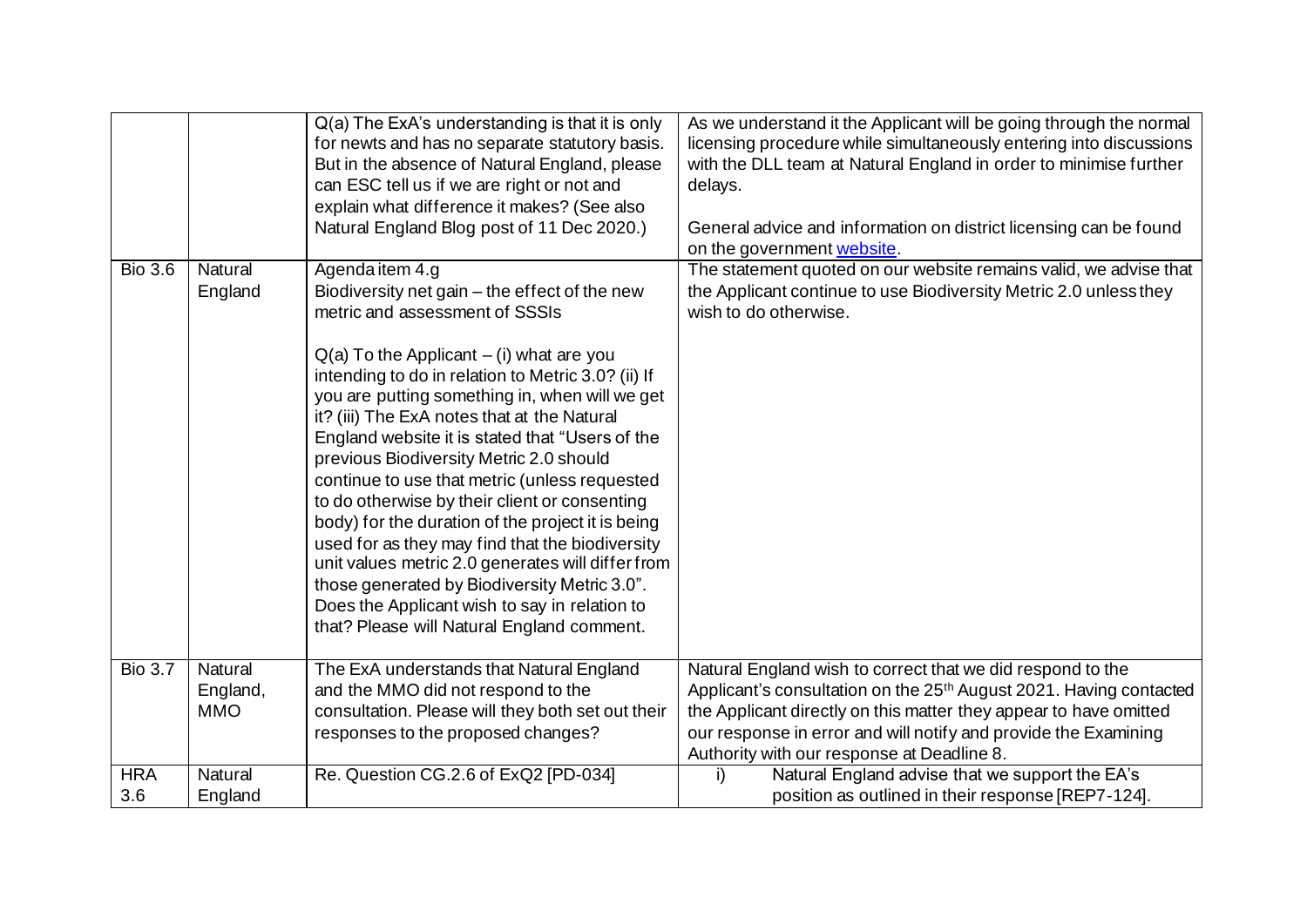|                   |                                                      | In NE's response to Question CG.2.6 of ExQ2<br>at Deadline 7, NE requested "that the ExA<br>defer our input to Part 3 of Examiner's<br>questions, when we will aim to provide a<br>response by Deadline 8". Can NE please<br>provide its response to Question CG.2.6 of<br>ExQ2 [PD-034].                                                                                                                                                                                                                                   | $\mathsf{ii}$<br>Natural England have no comment to provide on the<br>funding of the monitoring and mitigation process.<br>Natural England advise that the Marine Management<br>iii)<br>Organisation (MMO) and East Suffolk Council are the<br>competent authorities concerned with securing and<br>enforcing provisions. We defer to both organisations.<br>We believe these satisfactorily addresses this point.<br>iv)<br>Natural England support the extension of monitoring to<br>V)<br>include the Coralline Crag at Thorpness, to allow<br>changes to be identified and raised with the MTF.                                                                          |
|-------------------|------------------------------------------------------|-----------------------------------------------------------------------------------------------------------------------------------------------------------------------------------------------------------------------------------------------------------------------------------------------------------------------------------------------------------------------------------------------------------------------------------------------------------------------------------------------------------------------------|------------------------------------------------------------------------------------------------------------------------------------------------------------------------------------------------------------------------------------------------------------------------------------------------------------------------------------------------------------------------------------------------------------------------------------------------------------------------------------------------------------------------------------------------------------------------------------------------------------------------------------------------------------------------------|
| <b>HRA</b><br>3.7 | Natural<br>England                                   | Southern North Sea (SNS) SAC (Marine<br>mammals) (Physical interaction with project<br>infrastructure - collision)<br>NE's RR [RR-0878] highlighted the risk of<br>collision to mobile species including from<br>marine vessel activity, capital dredging, piling<br>and drilling works. Subsequently, NE [REP2-<br>153] confirmed it had no further concerns<br>regarding physical interaction between project<br>infrastructure and marine mammals. Can NE<br>please confirm what information resolved their<br>concerns? | Natural England advises that further information provided by the<br>Applicant between submission of our Relevant Representations<br>[RR-0878] and Written Representations [REP2-153] resolved our<br>concerns on this matter.<br>This included a more refined idea of construction plans, alongside<br>updates to the Applicant's Marine Mammal Monitoring and<br>Mitigation Plan which resolved many of our concerns between our<br>RR [RR-0878] and WR [REP2-153].<br>Additionally, we joined a meeting with the Applicant on 18 <sup>th</sup><br>January 2021 to discuss outstanding marine ecology issues, which<br>enabled us to resolve this issue for marine mammals. |
| <b>DCO</b><br>3.5 | MMO,<br>Natural<br>England,<br>Environment<br>Agency | Are the MMO, Natural England and<br>Environment Agency satisfied that the co-<br>ordinates for the location of the works and their<br>construction are given correctly in the ninth<br>revision of the dDCO?                                                                                                                                                                                                                                                                                                                | Natural England defer to the MMO on this point, as they are the<br>competent authority for the DML.                                                                                                                                                                                                                                                                                                                                                                                                                                                                                                                                                                          |
| $LI$ 3.1          | ESC, SCC,<br><b>AONB</b>                             | Design and Access Statement - Detailed Built<br><b>Development Principles</b>                                                                                                                                                                                                                                                                                                                                                                                                                                               | Principle 56 amendment. We are content for the colour palette to<br>be discussed and agreed with East Suffolk Council, on the                                                                                                                                                                                                                                                                                                                                                                                                                                                                                                                                                |